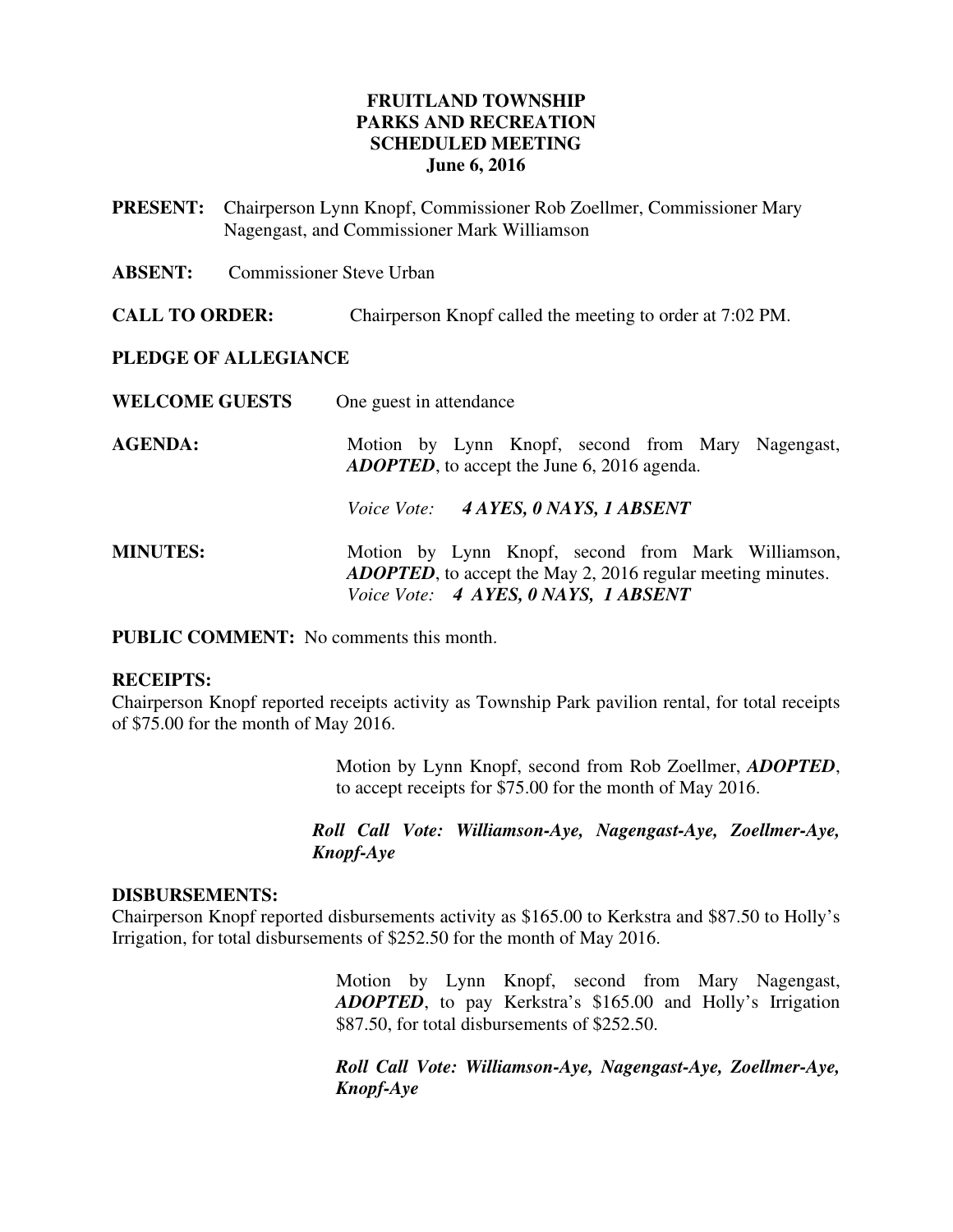# **OLD BUSINESS:**

Chairperson Knopf reported that most of the picnic tables have been stained. She still needs to order the handicapped stencil and also the recycle containers as previously approved.

# **NEW BUSINESS:**

## **Approval of Bid for Tennis Courts**

Ravenna Sealcoating gave a bid for crack repair and painting of lines in the tennis courts in the amount of \$2,880.00.

Motion by Lynn Knopf, second from Rob Zoellmer, to approve awarding tennis court crack repair and painting of lines work to Ravenna Sealcoating in the amount of \$2,880.00.

# *Roll Call Vote: Williamson-Aye, Nagengast-Aye, Zoellmer-Aye, Knopf-Aye*

# **Approval of Bid for Sidewalk**

Chairperson Knopf presented three bids for sidewalk work at Nestrom Road Park. After discussion it was decided to approve the bid from Morden Construction with the concrete pad for the port-a-jon in the amount of \$2,480.00.

Motion by Lynn Knopf, second from Mark Williamson, to approve awarding sidewalk work to pavilions in Nestrom Road Park to Morden Construction in the amount of \$2,480.00, contingent upon the quote also including all clean-up, that the concrete has a broomed finish, and that there are relief cuts in the concrete.

## *Roll Call Vote: Williamson-Aye, Nagengast-Aye, Zoellmer-Aye, Knopf-Aye*

### **Approval to Purchase Dirt for Infield**

Motion by Rob Zoellmer, second from Lynn Knopf, to approve purchasing dirt for the infield in the amount of \$140.00 to be taken from the Maintenance Budget.

### *Roll Call Vote: Williamson-Aye, Nagengast-Aye, Zoellmer-Aye, Knopf-Aye*

### **Maintenance Needed at Nestrom Road Park**

Chairperson Knopf reported that the grill was ordered and has arrived as well as the tennis nets. The Maintenance staff will take care of installing these items. The faucet at the pavilion is not working and Scheid will replace it. The grills need to be cleaned out and the picnic tables need to be fitted for handicap access. She said someone tried to remove the dinosaur ride from the playground. They were unsuccessful, however the ride needs to be repaired. There appears to be a nest of hornets in the pavilion which the Maintenance staff will remove. She suggested that the budget next year include costs to put lights in the pavilions as they are quite dark.

### **UPDATES:**

### **Update on Party in Nestrom Park Presentation to the Township Board - Williamson**

Commissioner Williamson felt the Township Board asked good questions following his presentation. He feels they are taking the idea under consideration. They gave feedback that the Blueberry Festival is no longer held due to a lack of volunteers and questioned how this idea would be different. After talking with other people, he stated that many have suggested not charging admission, but instead have a food tent and sell food along with beer, water and pop.